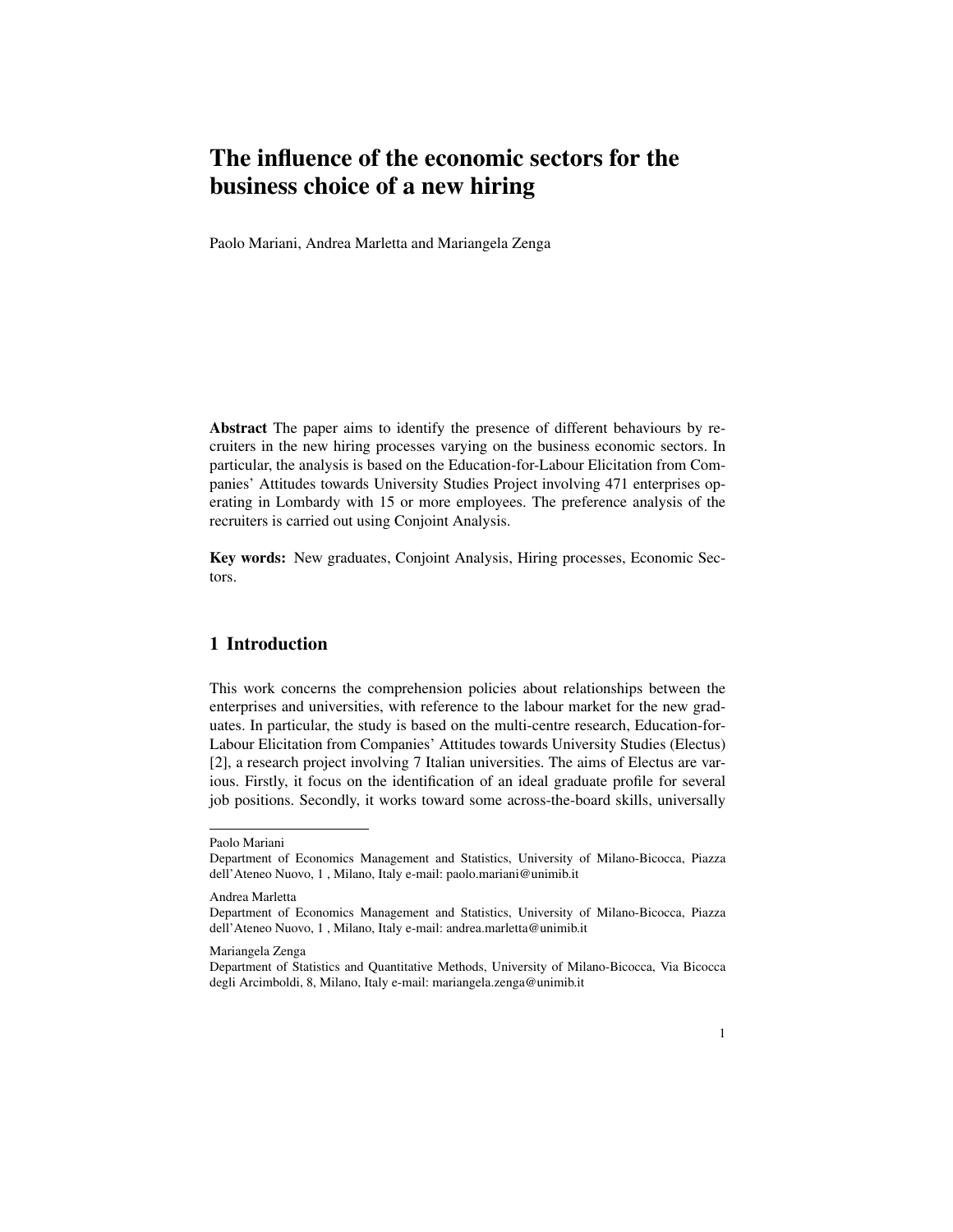recognized as 'best practices' for a graduate. Finally, the analysis allows to achieve differences and valuations between wage and competencies for new graduates.

The paper is organized as follows. The second section contains the presentation of the statistical method (Conjoint Analysis) and the Mariani-Mussini coefficient of economic valuation. The results of activity sectors CA is showed in the third section. Finally, conclusions and main remarks are discussed in the last part of the paper.

# 2 Methodology: the Conjoint Analysis and the coefficient of Economic Variation

Conjoint analysis (CA) is a technique widely used to investigate consumer choice behaviour [3]. This behaviour is measured as a function of utility. Usually three different kind of CA are present in literature: Part Worth Model, Vector Linear Model and Ideal Point Model. Since the recruiters' choices are defined on the basis of some qualitative attributes, in this study CA refers to the stated preference model used to obtain part-worth utilities. The aim of this model consists in estimating a utility function (UF) for the characteristics describing several profiles. The UF is defined as follow:

$$
U_k = \sum_{s=0}^n \beta_s x_{sk} \tag{1}
$$

where  $x_{0k}$  is equal to 1 and *n* is the number of all level of attributes which define the combination of a given profile,  $x_{sk}$  is the dummy variable that refers to the specific attribute level. As a result, the utility associated with *k* alternatives  $(U_k)$  is obtained by summing the terms  $\beta_s x_{sk}$  over all attribute levels, where  $\beta_s$  is the partial change in  $U_k$  for the presence of the attribute level *s*, holding all other variable constants. Usually when CA is performed, all respondents answer to every possible profile. In this experiment the possible profiles obtained from combining every level in a full factorial fashion were so many, so it was necessary to apply an ad-hoc fractional factorial design. According to several criteria [2], an individual random sample of four profiles was administered to each respondent which had to mark them on a scale of 1 to 10. This experimental final design results both orthogonal and balanced.

Part-worth utilities of levels obtained from non-standard CA represents the starting point to re-evaluate the proposed Gross Annual Salary of the job vacancies. Secondly, economic re-evaluation will be carried out through relative importance of attributes in non-standard CA using Mariani-Mussini coefficient of economic valuation [4]. The general formulation of the coefficient is:

$$
MI_{ij} = \frac{U_i - U_b}{U_b} * I_j
$$
 (2)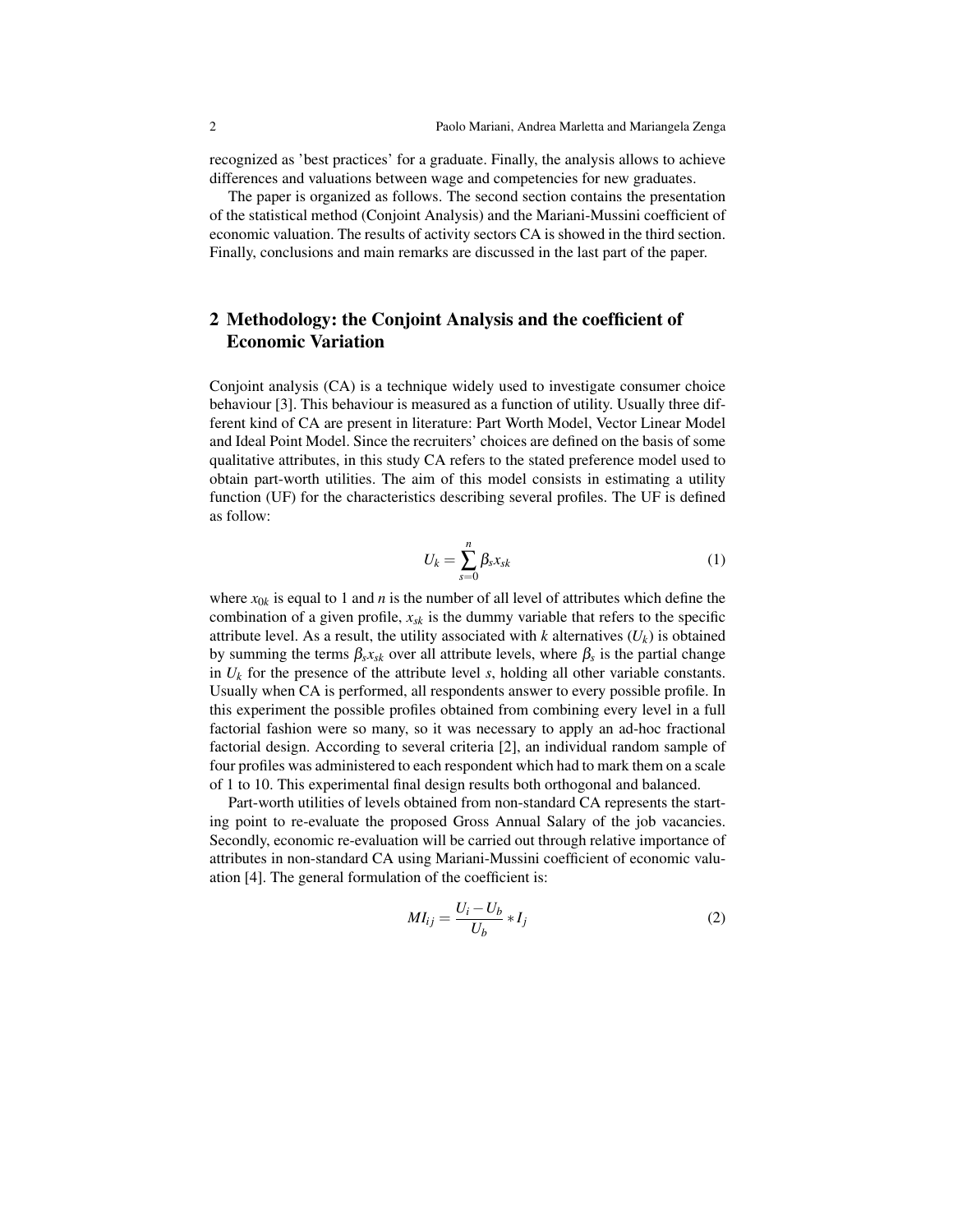where  $U_i$  is the sum of part-worth utility scores associated with the profile  $i$ ,  $U_b$  the sum of utility scores associated with a baseline profile and  $I_j$  is the relative importance for the attribute *j*.

The coefficient  $MI_{ij}$  could be also used for estimating the variation in terms of the salary associated to profile *i* compared to the baseline one. Given the salary associated with the baseline profile  $\pi$ , the coefficient of economic re-evaluation can be expressed as:

$$
V_{ij} = M I_{ij} * \pi \tag{3}
$$

Variations  $V_{ij}$  change in proportion of the  $I_j$ , this entails two basic considerations. Firstly, when an attribute has a very high value of importance,  $V_{ij}$  assumes higher variations. Secondly,  $V_{ij}$  concern attribute variations one at a time, that is to say profile comparisons are possible only varying an attribute, holding fixed all others. Moreover, if the baseline profile is the best/worst one, all coefficients  $MI_{ij}$  and all variations  $V_{ij}$  will be negative/positive.

#### 3 Application

The survey was conducted in 2015 using CAWI technique. The questionnaire contained two sections: conjoint experiment for the five job positions and general information about the company (demographic questions). The survey involved 5 job positions for the new graduates, but in this paper the focus is on only two positions: HR assistant and Marketing assistant. To specify the candidates' profile, six attributes were used: Field of Study (10 levels), Degree Level (2), Degree Mark (3), English Knowledge (2), Relevant work experience (4), Willigness to Travel on Business (3). After having rated the selected profile and chosen the best one, the entrepreneurs had to propose a Gross Annual Salary for the chosen profile in order to measure the so-called 'willingness to pay' [1].

As far as the Milano-Bicocca research unit is concerned, interviewees were representatives of companies registered on the Portal of Almalaurea for recruitment and linkage, limited to the university site. Final respondents were 471.

When the attention is focused on a single job position, three different CAs are carried out corresponding to the economic sectors of the company to underline potential differences. Three activity sectors has been considered here: services to the industry, personal services and manufacturing. They represent more than 90% of the total of the statistical units.

Output from CA produces an index of importance for each attributes based on the total distribution of the part-worth utility scores. Results for importance of the graduates' competencies are shown in table 1. Variable *Field of Study* is always the most important competence for a graduate with an importance index very close to 50%. Since contributions of importance for other competencies are very residual, only part-worth utilities for Field of Study are displayed in figure 2.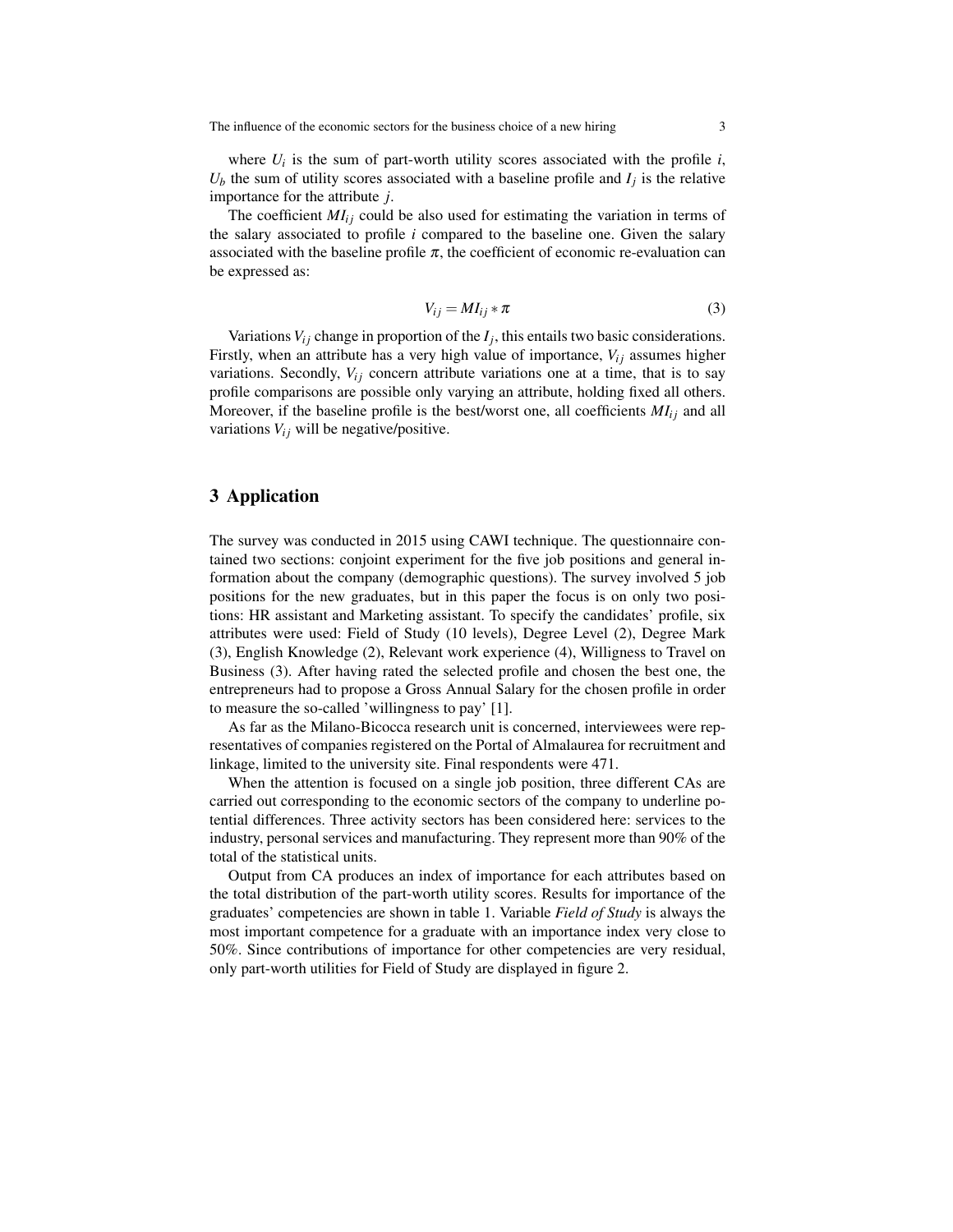| <b>Job Position</b>                                         |        | <b>HR</b> Assistant |          | <b>Marketing Assistant</b> |        |                                |
|-------------------------------------------------------------|--------|---------------------|----------|----------------------------|--------|--------------------------------|
| Attributes\ Activity sectors Serv.Ind. Pers.Serv. Manufact. |        |                     |          |                            |        | Serv.Ind. Pers.Serv. Manufact. |
| Field of Study                                              | 55.58% | 52.19%              | 51.03%   | 47.03%                     | 57.00% | 48.05%                         |
| Degree level                                                | 1.32%  | 0.26%               | $3.50\%$ | 0.16%                      | 8.08%  | $2.97\%$                       |
| Degree Mark                                                 | 8.59%  | 11.86%              | $9.40\%$ | $5.19\%$                   | 7.38%  | 6.70%                          |
| English Knowledge                                           | 10.66% | 9.44%               | 16.48%   | 22.90%                     | 2.23%  | 19.31%                         |
| Relevant work experience                                    | 9.50%  | 17.90%              | 5.16%    | 14.78%                     | 18.43% | 12.82%                         |
| Willingness to travel                                       | 14.35% | 8.35%               | 14.43%   | 9.94%                      | 6.89%  | 10.14%                         |

Table 1 Importance Index for attributes

For both vacancies, utility scores for variable *Degree level* are very close to 0 for each position, this means that there is no substantial difference for a bachelor or a master degree for a graduate. Variable *Degree Mark* is a competency where best two levels are always preferred, so a medium-high marked degree is preferable among candidates.

For HR assistant position, *English Knowledge* and *Willingness to travel on business* show always the same level as best for each activity sector. After all, it is easy to imagine that companies prefer to employ a candidate available to travel and suitable for communication with foreigners. About *Relevant work experience*, the sectors services for industry and personal services preferred a graduate with regular experiences while for manufacturing activities it is sufficient to have an internship experience.

For Marketing assistant position, for attribute *Relevant work experience*, a graduate with regular experiences is preferred by the sectors manufacturing activities and personal services while a stage is wanted by services for industry.

The attribute *Field of Study* is more complex to analyse since it is less across-theboard and a degree in a field could result the best for a position and the worst for an other one. This is why part-worth utilities for *Field of Study* are the only displayed in graph 2.

There is big difference about a possible ranking among *Field of Study* when two different vacancies are considered. A degree in Psychology optimizes utility respectively for HR Assistant. Otherwise, economics studies represents the best profile considering Marketing Assistant. About activity sectors, two different scenarios are revealed, for HR Assistant, only the sector of personal services maximizes utility scores with a graduate in Law. Otherwise, for Marketing Assistant there is no difference between sectors, Economic studies is the best field, even if Educational Sciences is very close only for personal services sector.

Since respondents had the task to assign the profiles a Gross Annual Salary, in this paper variations of this salary about Field of Study are taking into account. This allows to make a comparison of the coefficient of economic re-evalutaion  $MI_{ij}$  and its associated variation  $V_{ij}$  through different job positions and activity sectors.

In this application, baseline profile is the best profile which optimizes the total utility, so  $U_b$  is the sum of the highest part-worth utilities (plus an intercept) for each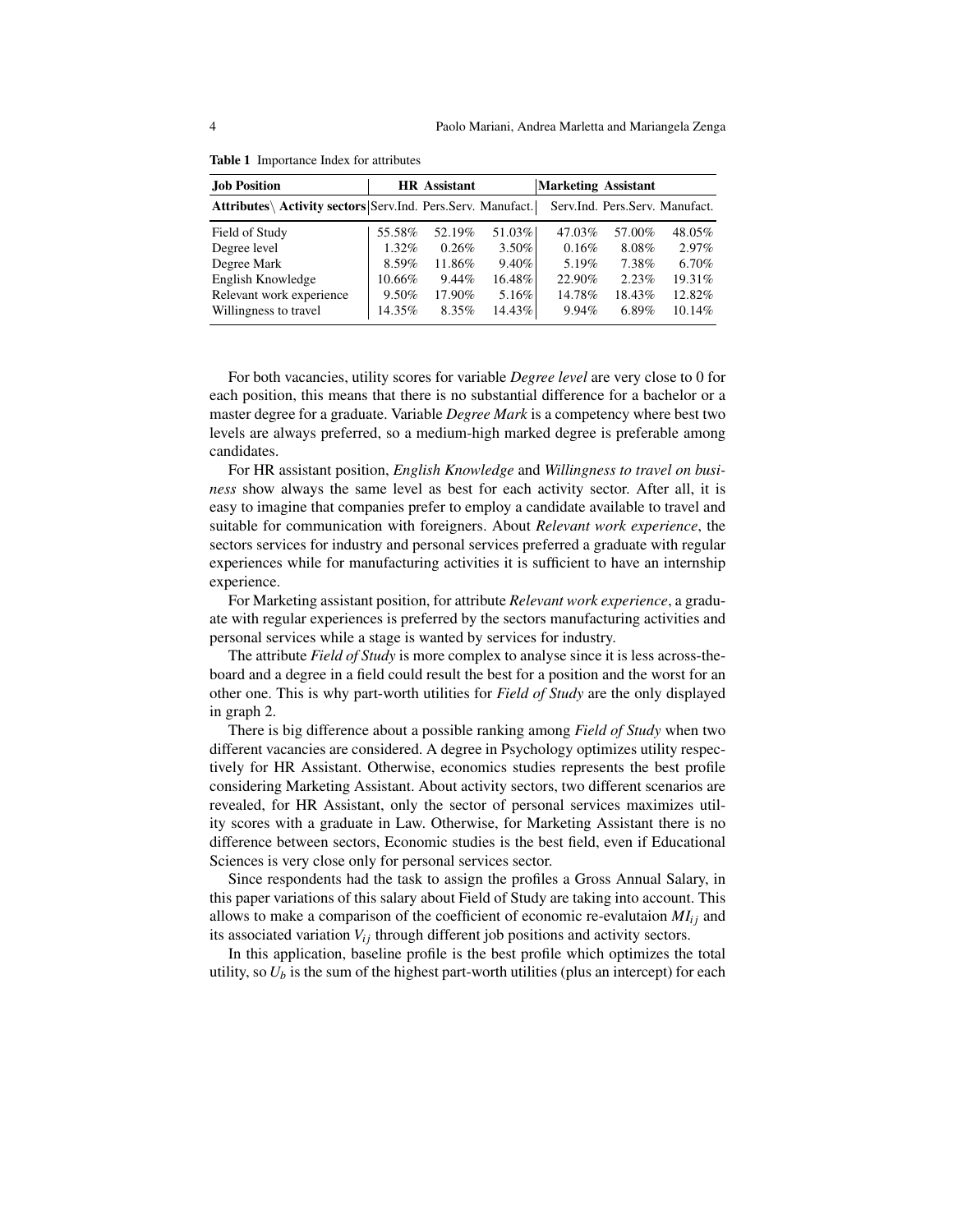

Fig. 1 Part-worth utilities for HR and Marketing assistant for field of study

attribute *j*. This means that all  $MI_{ij}$  coefficients and all variations  $V_{ij}$  are negative. Table 2 shows  $M_{ij}$  coefficients of economic re-evaluation for Field of Study, as expected each  $M_{ij} \leq 0$  and  $M_{ij} = 0$  only in correspondence of the best Field of Study for vacancy.

| <b>Job Position</b>                                            | <b>HR</b> Assistant |                              | <b>Marketing Assistant</b>                                    |                               |                             |
|----------------------------------------------------------------|---------------------|------------------------------|---------------------------------------------------------------|-------------------------------|-----------------------------|
| <b>Attributes</b> Activity sectors                             |                     |                              | Serv.Ind. Pers.Serv. Manufact. Serv.Ind. Pers.Serv. Manufact. |                               |                             |
| Philosophy and literature                                      |                     | $-10.65\% -8.41\% -10.35\%$  |                                                               |                               | $-8.06\% -11.38\% -14.51\%$ |
| Educational sciences                                           |                     | $-10.00\% -1.78\% -7.40\%$   |                                                               | $-10.51\% -2.88\% -9.64\%$    |                             |
| Political science/ Sociology                                   |                     | $-10.48\% -11.76\% -12.06\%$ |                                                               | $-6.42\% -14.18\% -1.95\%$    |                             |
| Economics                                                      |                     | $-9.60\% -3.54\% -6.41\%$    |                                                               | $-\%$ $-\%$ $-\%$             |                             |
| Law                                                            |                     | $-10.16\%$ $-$ % $-15.09\%$  |                                                               | $-11.44\% -23.72\% -13.94\%$  |                             |
| <b>Statistics</b>                                              |                     | $-18.62\% -11.28\% -15.39\%$ |                                                               | $-5.35\% -19.87\% -3.77\%$    |                             |
| Industrial engineering                                         |                     | $-20.34\% -19.58\% -20.55\%$ |                                                               | $-11.15\% - 16.68\% - 8.10\%$ |                             |
| Mathematics/Computer sciences $ -20.17\%  -15.65\%  -13.90\% $ |                     |                              |                                                               | $-9.66\% -14.28\% -15.14\%$   |                             |
| Psychology                                                     |                     | $-\% -0.55\% -\%$            |                                                               | $-7.27\% -14.44\% -6.53\%$    |                             |
| Foreign languages                                              |                     | $-13.33\% -11.15\% -13.82\%$ |                                                               | $-6.43\% -11.64\% -4.96\%$    |                             |

Table 2  $M_{ij}$  coefficients for Field Field of Studyof Study

Comparing the job positions, Field of Study and activity sectors, there is almost a reduction of about a 10% for all graduates different from Psychology for a HR assistant in service for industries. Variations are smaller in personal services sector with minimal differences between Law and Psychology graduates. About Marketing assistant position,  $M_{ij}$  coefficients are higher in companies belonging to personal services activity. Otherwise, in manufacturing sector most of the variations are limited to less than 10%.